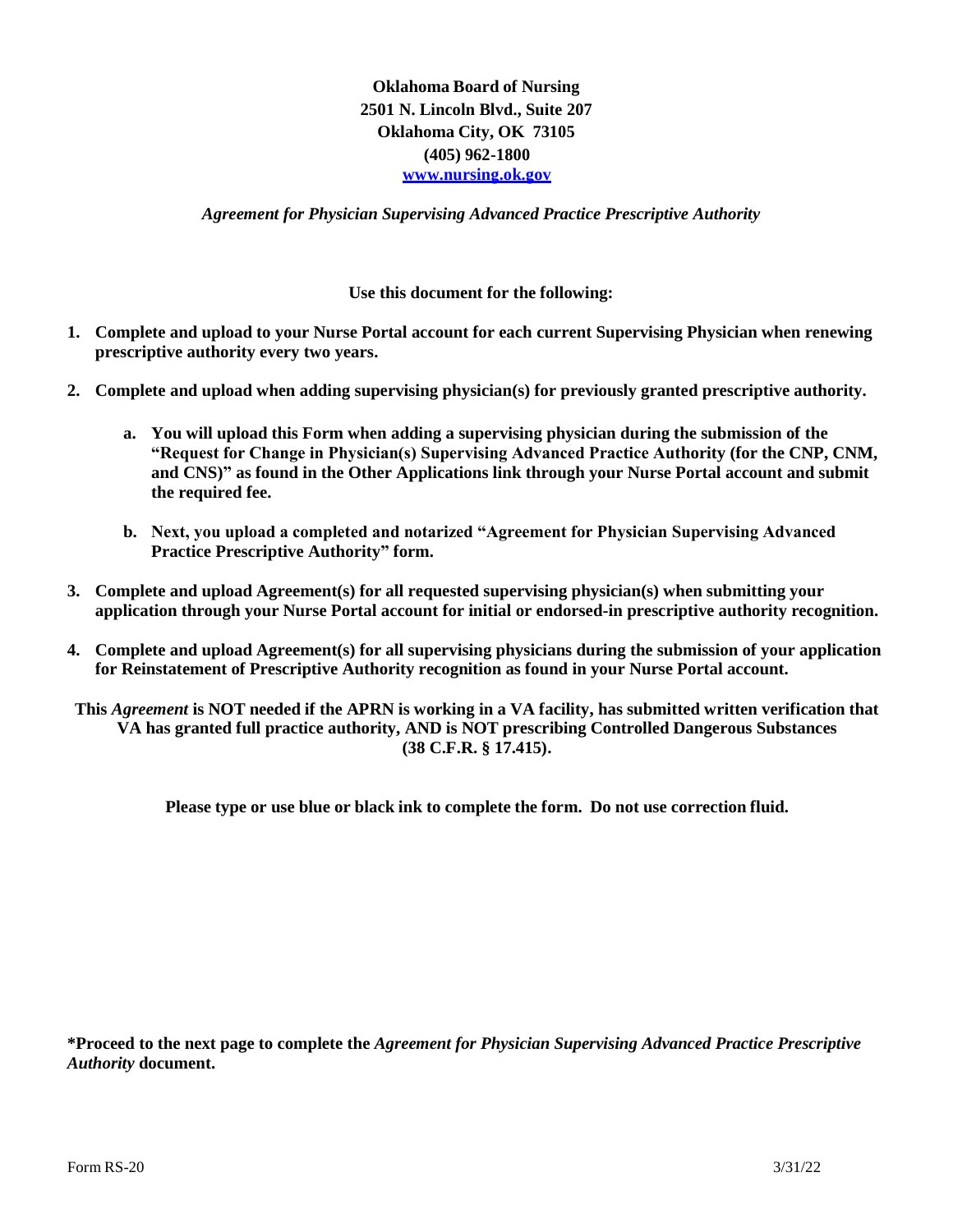## **Part I: To Be Completed by the Advanced Practice Registered Nurse**

| 1.                                                                                                                                     | Name (as it appears on license) here are also all the same states of the same states of the same states of the same states of the same states of the same states of the same states of the same states of the same states of t |  |  |  |  |  |
|----------------------------------------------------------------------------------------------------------------------------------------|--------------------------------------------------------------------------------------------------------------------------------------------------------------------------------------------------------------------------------|--|--|--|--|--|
| 2.                                                                                                                                     |                                                                                                                                                                                                                                |  |  |  |  |  |
| 3.                                                                                                                                     | Role of Advanced Practice license held in OK (Check one) _____________CNP __________CNS<br><b>CNM</b>                                                                                                                          |  |  |  |  |  |
| 4.                                                                                                                                     | Specialty of Advanced Practice license held in OK (ex: Family; Neonatal)                                                                                                                                                       |  |  |  |  |  |
| 5.<br><b>Purpose for Submission</b> of Agreement for Physician Supervising Advanced Practice Prescriptive<br>Authority<br>(Check One): |                                                                                                                                                                                                                                |  |  |  |  |  |
|                                                                                                                                        | Addition of a physician for previously granted prescriptive authority (upload the Agreement                                                                                                                                    |  |  |  |  |  |
|                                                                                                                                        | during submission of the Change of Supervising Physician form and fee as found in your Nurse Portal<br>account)                                                                                                                |  |  |  |  |  |
|                                                                                                                                        | Application for prescriptive authority (upload the Agreement during the submission of your<br>application via your Nurse Portal account)                                                                                       |  |  |  |  |  |
|                                                                                                                                        | Renewal of prescriptive authority (upload the Agreement after completing the renewal in your<br>Nurse Portal account)                                                                                                          |  |  |  |  |  |
|                                                                                                                                        | <b>Reinstatement of prescriptive authority</b> (upload the <i>Agreement</i> during submission of the<br>reinstatement application and its associated fee via your Nurse Portal account)                                        |  |  |  |  |  |
|                                                                                                                                        | Part II: To Be Completed By the Physician                                                                                                                                                                                      |  |  |  |  |  |

| 1. | Physician Name                                                                                                                                                               |                |                                     | MD / DO                         |  |
|----|------------------------------------------------------------------------------------------------------------------------------------------------------------------------------|----------------|-------------------------------------|---------------------------------|--|
|    | First                                                                                                                                                                        | Middle Initial | Last                                | (Circle One)                    |  |
| 2. |                                                                                                                                                                              |                |                                     | Expiration Date                 |  |
| 3. | Work Address<br><b>Street</b>                                                                                                                                                | City           | Zip<br>State                        | Telephone #                     |  |
| 4. | <b>Practice Specialty Area</b>                                                                                                                                               |                | <b>National Certification Board</b> | If not certified, write "none." |  |
| 5. | Do you have an <u>unrestricted</u> license from the Oklahoma Board of Medical Licensure and Supervision or from<br>the Oklahoma State Board of Osteopathic Examiners? Yes No |                |                                     |                                 |  |
| 6. | Do you have a current, unrestricted permit from:                                                                                                                             |                |                                     |                                 |  |

| А. | Oklahoma Bureau of Narcotics and Dangerous Drug Control? | Yes. | No. |
|----|----------------------------------------------------------|------|-----|
|    | Drug Enforcement Agency (DEA)?                           | Y es | No. |

## **\*Continue to Affidavit on page 3.**